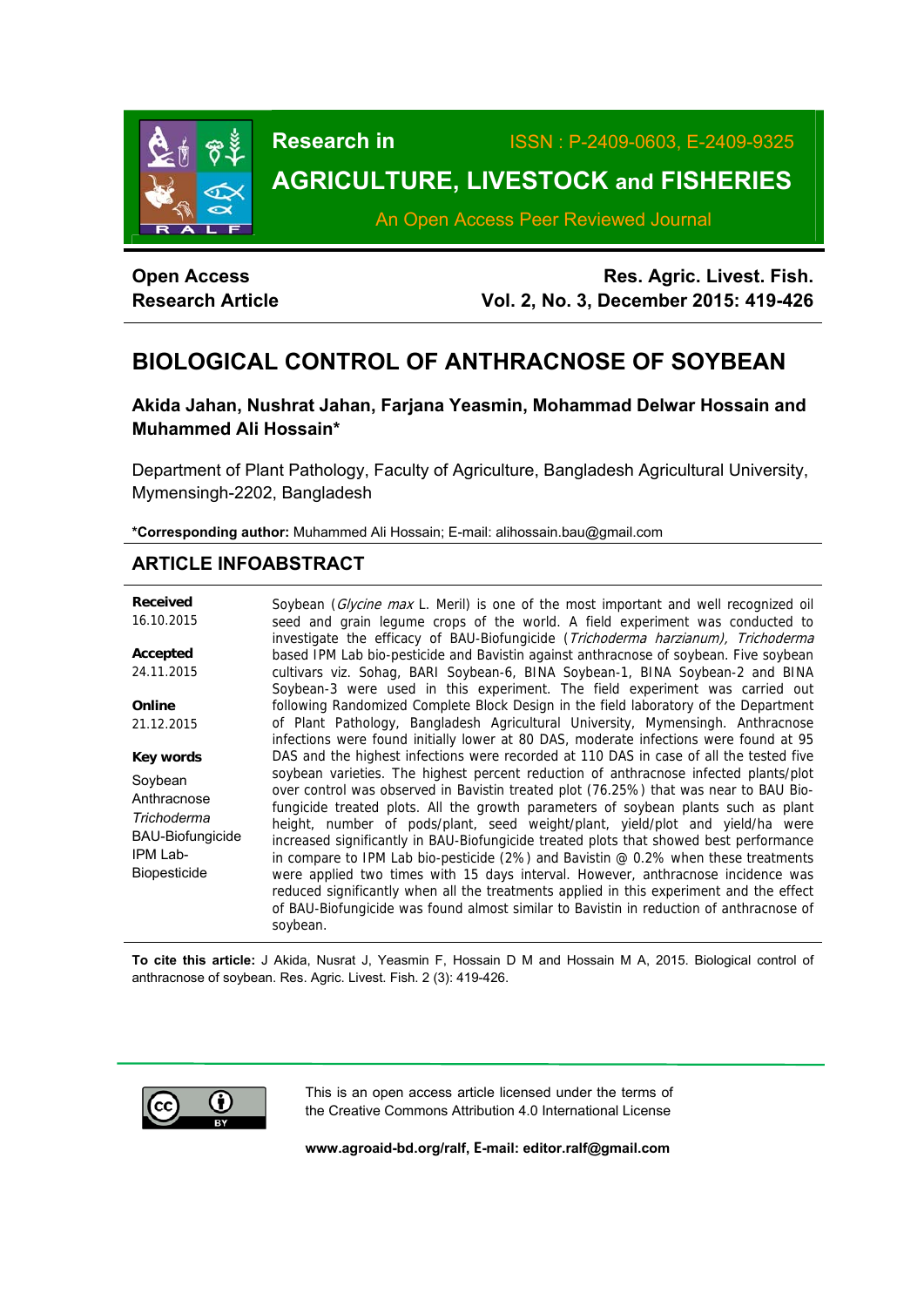# **INTRODUCTION**

 Soybean is called the "golden bean" or "Miracle bean" or "Protein hope of future" because of its high nutritive value. It is a major food and feed source that mainly cultivated for high-quality oil (20%) and high protein content (40%) (Napoles *et a*l., 2009, Osho, 2003). Two essential fatty acids namely linoleic and linolenic are found in soybeans, aid in the body's absorption of vital nutrients, and regulate smooth muscle contraction, blood pressure and the growth of cells. It can meet up minerals like Ca and P including vitamin A, B, C, D and other different nutritional needs (Rahman, 1982). A variety of soya products as food such as soya dal, soya chatni, soya khichuri, soya milk, soya curd, soya flour, soya meat and roasted soybean snacks are becoming familiar (Osho, 2003). Moreover, Soybean root nodules contain *Rhizobium*, which fixes atmospheric nitrogen and enriches soil fertility. The nodule soybean can fix 94Kg nitrogen in a hectare in one season (Satter, 2001).

 Soybean was domesticated in the eleventh century BC around northeast China (Hymowitz and Shurtleff, 2005) with satisfactory yield. But, due to lack of suitable climatic conditions, the yield of soybean is very low in Bangladesh. The average yield of soybean is about 3.0 t ha<sup>-1</sup> in the world, whereas the yield of soybean is only 2-2.25 t ha<sup>-1</sup> in Bangladesh (SAIC, 2007). The lack of high yielding as well as the lack of pest and disease resistance varieties are the main causes for the lower yield of soybean at farmers' level in Bangladesh. All parts of soybean plant are susceptible to a number of pathogens which reduce quality and/or quantity of seed yield. Soybean suffers nearly from 150 different diseases (Sinclair, 1994) and 51 out of 150 are identified as seed borne diseases, 26 diseases out of 51 seed borne diseases are known to be transmitted through seed (McGee, 1992). Among the seed born diseases of soybean, anthracnose caused by *Colletotrichum dematium*  var *truncatum* is the most serious fungal disease. This *C. dematium* var *truncatum* fungus can cause severe damage of soybean by reducing seed yield and quality in warmer, tropical and sub-tropical regions of the world (Sinclair, 1994).

 Since *Colletotrichum dematium* var *truncatum* is increasingly destructive in oil production of soybean, ways of controlling the disease need to be developed resistant varieties are required to stabilize seed production and to promote sustainable agriculture without hazardous chemical control. But it's very difficult, laborious, costly and time consuming to developed a resistant variety against *Colletotrichum dematium* var *truncatum*. Hence, the introgression of biological agent for the control of anthracnose of soybean is the only viable way for the long term control of this disease and save the nature as well as getting balanced the environment from the hazardous effect of fungicides.

# **MATERIALS AND METHODS**

 The experiment was conducted in the Department of Plant Pathology and in the field laboratory of Bangladesh Agricultural University during November'14 to April'15 following a Randomized Complete Block Design (RCBD) with three replications. Soybean variety Sohag (V<sub>1</sub>), BARI Soybean-6 (V<sub>2</sub>), BINA Soybean-1 (V3), BINA Soybean-2 (V4), BINA Soybean-3 (V5) was used in the experiment. The seeds of Sohag and BARI Soybean-6 were collected from Regional Oil Research Center, Bangladesh Agricultural Research Institute (BARI) Joydebpur, Gazipur and seeds of BINA Soybean-1, BINA Soybean-2 and BINA Soybean-3 were collecyed from Bangladesh Institute of Nuclear Agriculture (BINA), Mymensingh. Six treatments viz. T<sub>0</sub> = Control, T<sub>1</sub> = IPM Lab Bio-Pesticide @ 2%, 1 spray, T<sub>2</sub> = IPM Lab Bio-Pesticide @ 2%, 2 spray, T<sub>3</sub> = BAU Bio Fungicide @ 2%, 1 spray, T<sub>4</sub> = BAU Bio Fungicide @ 2%, 2 spray and T<sub>5</sub> = Bavistin @ 0.2%, 2 spray (used as a positive control) were assessed in this experiment. BAU-Biofungicide and *Trichoderma harzianum* were collected from the Eco-friendly Disease Management Laboratory and IPM Lab, Department of Plant Pathology, Bangladesh Agricultural University, respectively.

 The PDA media was prepared according to Islam (2009) and poured in 500ml glass bottles and sterilized in an autoclave at 121 $\degree$ C, 15PSI for 15 min. The media were acidified with 30 drops of 50% lactic acid per 250ml medium to avoid the contamination of bacteria. It was then cultured on the same medium for multiplication through incubation at room temperature. Ten PDA plates of 7 days old culture were taken. Two g of *Trichoderma harzianum* was added to 100 mL water to make the concentration 2% (106 cFu/ml). About 2.5 ml of Tween-20 was added for uniform mixing of *Trichoderma* spores in the suspension. BAU-Biofungicide

420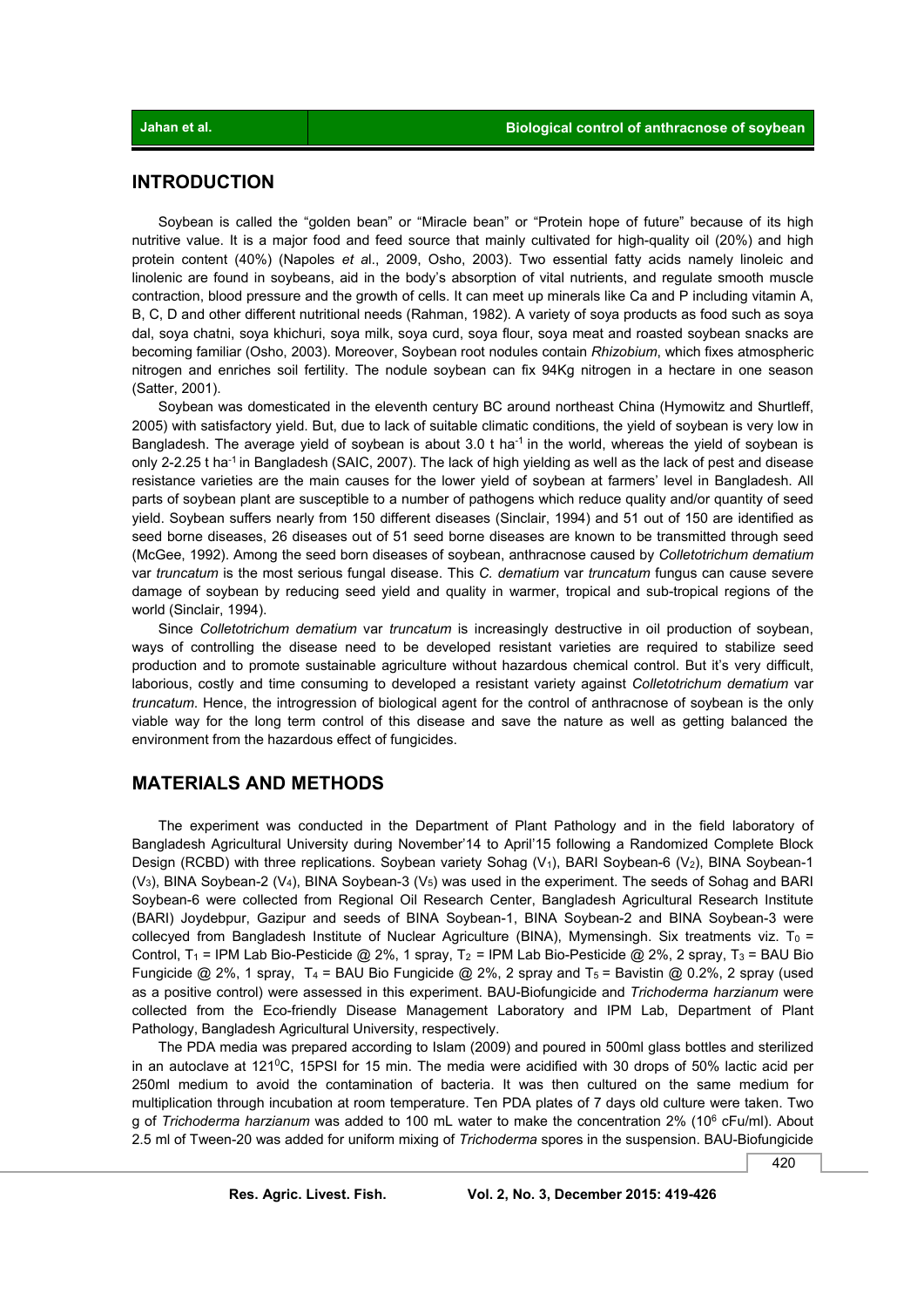(20g) was taken in a 1000 ml beaker and water was added up to the mark. The material was filtered through cheese cloth. The filtrated liquid was used as 2% BAU-Biofungicide solution. Then two g of Bavistin was taken in a beaker and 1000 ml of water was added up to the mark. The material was then stirred properly with the help of a spoon. As a result, 0.2% Bavistin solution was prepared.

 The field was prepared properly with the application of fertilizer and manure at recommended rate. The size of the unit plot was 2.0 m × 1.5 m. Plot to plot distance was 40cm. Row to Row distance was 40 cm and plant to plant distance was 5 cm. Seeds of 5 different soybean varieties were sown in lines at about 5 cm depth on the 19<sup>th</sup> November, 2014. Tricho-suspension, BAU-Biofungicide and Bavistin were sprayed at 15 days interval during 3 February, 18 February, 2015, respectively. Different intercultural operations likeshading, irrigation, gap filling, weeding and insecticides spray were done timely.

 Five plants were randomly selected from each plot for recording data Plant height (cm), No. of infected leaves/plant, Total no. of infected plants /plot, Total no. of pods/plant, No. of infected pods/plant, Seed weight/plant (g), Yield/plot (kg), Total yield (ton ha<sup>-1</sup>). The visual symptoms of anthracnose were critically observed and infected plants were identified comparing the symptoms with those of Commonwealth Mycological Institute (CMI) description. The incidence of anthracnose was recorded thrice at 80, 95 and 110 days after sowing (DAS). The incidence of anthracnose was calculated by following the formula (Ansari, 1995):

No. of infected plants /plot

Disease Incidence (%) = -------------------------------------- **×** 100

Total number of plants /plot

Collected data were analyzed by Mstat-c and minitab 15 statistical softwares.

# **RESULTS AND DISCUSSION**

#### **Symptoms and causal organism**

 Symptoms were typically appeared during the early reproductive stage on pods as irregular shaped, brown areas and resembled pod blight. In late reproductive stage, infected tissues were covered with black fruiting bodies (acervuli) that produced minute black spines (setae) that could be seen with the unaided eyes. The setae are diagonistic for preliminary identification of the pathogen. The most common pathogen associated with anthracnose was *Colletotrichum dematium* var *truncatum*. *Colletotrichum dematium* var *truncatum* was characterized by crowded, black acervuli borne on well-developed stroma. The acervuli were oval to elongate, hemi-spherical to truncate conical in shaped with numerous black, needle like, intermixed long and short setae. The infected pods were used according to Botta *et al*. (1994) for the identification of *Colletotrichum dematium* var *truncatum*.

#### **Effect of different varieties on the growth, disease incidence of anthracnose and yield of soybean**

#### **Plant height**

 In this experiment, among the five soybean varieties the tallest variety was found BINA Soybean-3 (67.94cm) followed by BINA Soybean-1(62.35cm). BINA Soybean-2 was found the most dwarf variety among the five varieties (35.25cm) (Table 1).

#### **Number of pods/plant**

 There was a significant variation among the varieties in respect of number of pods/plant shown in Table 1. The highest number of pod was recorded in BINA Soybean-1 (30.34) and the lowest no. of pods/plant was observed in BINA Soybean-2 (25.48) (Table 1).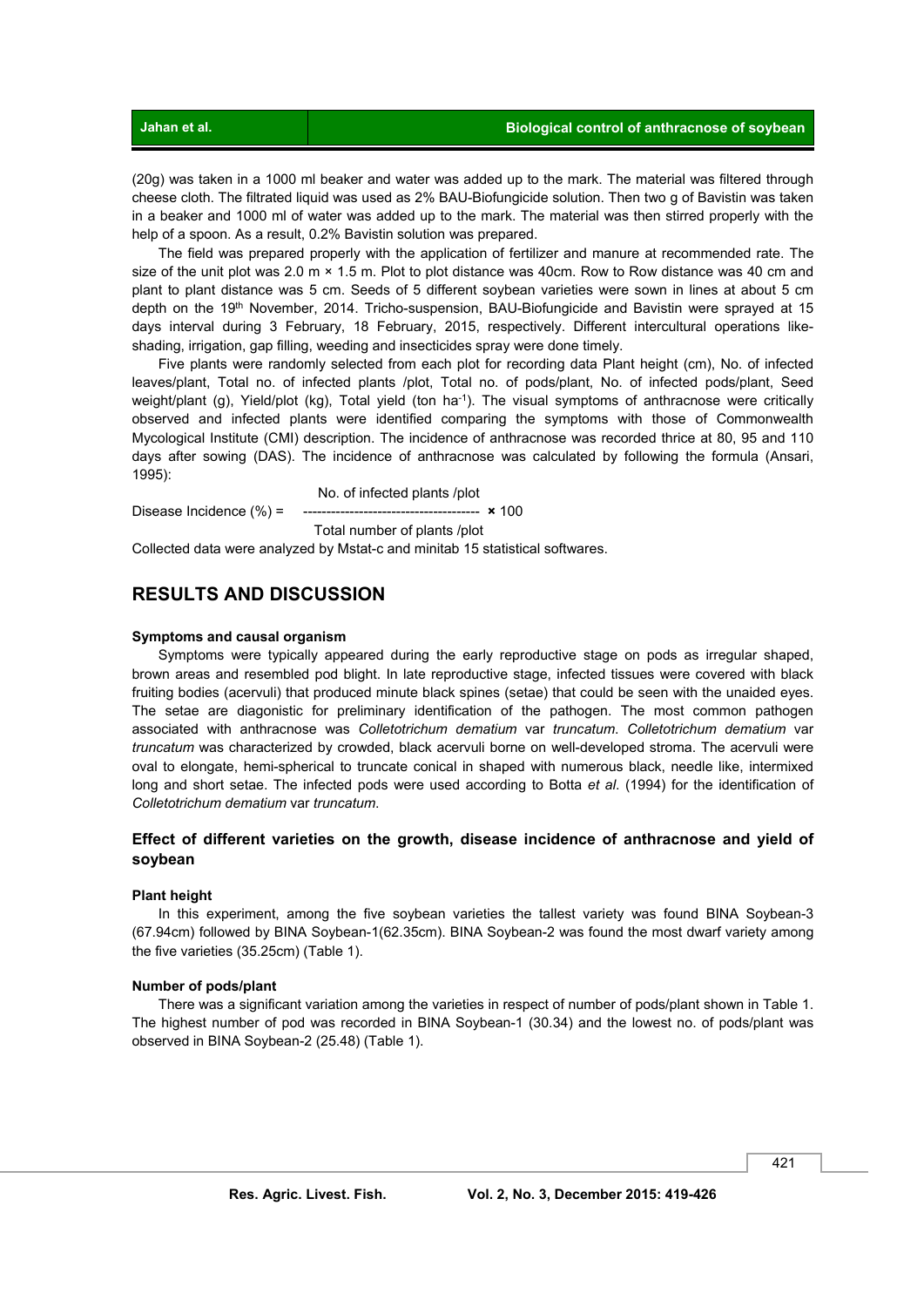| Vaiety                | <b>Plant height</b> | No. of pod/  | Infection (%) | Pod infection (%) |       |               | Seed                 | Yield/plot | Total yield      |
|-----------------------|---------------------|--------------|---------------|-------------------|-------|---------------|----------------------|------------|------------------|
|                       | (cm)                | <b>Plant</b> |               | 80DAS             | 95DAS | <b>110DAS</b> | wt./plant<br>2.44(g) | (kg)       | (ton $ha^{-1}$ ) |
| Sohaq                 | 56.00               | 29.49        | 39.28         | 9.51              | 12.7  | 16.23         | 4.35                 | 0.33       | 2.18             |
| <b>BARI Soybean-6</b> | 55.89               | 25.24        | 33.62         | 10.24             | 13.48 | 19.47         | 5.92                 | 0.44       | 2.96             |
| <b>BINA Soybean-1</b> | 62.35               | 30.34        | 28.16         | 7.76              | 10.15 | 12.16         | 8.64                 | 0.65       | 4.32             |
| <b>BINA Soybean-2</b> | 35.25               | 25.48        | 31.01         | 13.09             | 17.04 | 23.18         | 6.93                 | 0.52       | 3.45             |
| <b>BINA Soybean-3</b> | 67.94               | 27.43        | 33.18         | 11.35             | 13.75 | 18.08         | 7.74                 | 0.58       | 3.87             |
| LSD <sub>(0.05)</sub> | 0.902               | 0.111        | 2.44          | 0.774             | 0.959 | 0.384         | 0.018                | 0.002      | 0.032            |

Table 1. Effect of varieties on the growth and development of soybean against anthracnose

### Table 2. Effect of treatments on the growth and development of soybean against anthracnose

| <b>Treatment</b>                             | Plan height<br>(cm) | No. of pod/<br><b>Plant</b> | Infection (%) | Pod infection (%) |       |               | Seed<br>wt./plant | Yield/plot<br>(kg) | <b>Total yield</b><br>(ton $ha^{-1}$ ) |
|----------------------------------------------|---------------------|-----------------------------|---------------|-------------------|-------|---------------|-------------------|--------------------|----------------------------------------|
|                                              |                     |                             |               | 80DAS             | 95DAS | <b>110DAS</b> | (g)               |                    |                                        |
| $T_0$ (Contol)                               | 45.40               | 12.04                       | 54.62         | 21.84             | 29.25 | 50.61         | 3.29              | 0.25               | 1.65                                   |
| $T_1$ (IPM Lab Biopesticide<br>@ 2%, 1spray) | 50.83               | 18.47                       | 43.66         | 14.78             | 19.15 | 21.24         | 4.05              | 0.30               | 2.04                                   |
| $T_2$ (IPM Lab Biopesticide<br>@ 2%, 2spray) | 62.03               | 34.71                       | 28.31         | 5.94              | 7.18  | 7.75          | 9.02              | 0.68               | 4.51                                   |
| $T_3$ (BAU-Biofungicide $@$<br>2%, 1 spray)  | 52.07               | 25.69                       | 38.34         | 11.42             | 14.33 | 15.78         | 5.16              | 0.38               | 2.58                                   |
| $T_4$ (BAU-Biofungicide $@$<br>2%, 2 spray)  | 67.22               | 45.17                       | 20.42         | 3.83              | 5.05  | 5.64          | 11.41             | 0.85               | 5.71                                   |
| $T_5$ (Bavistin @2%, 2<br>sapray)            | 55.37               | 29.46                       | 12.97         | 4.55              | 5.71  | 5.92          | 7.34              | 0.55               | 3.64                                   |
| LSD(0.05)                                    | 0.988               | 0.121                       | 1.224         | 0.847             | 1.051 | 0.420         | 0.019             | 0.002              | 0.035                                  |
|                                              |                     |                             |               |                   |       |               |                   |                    | 422                                    |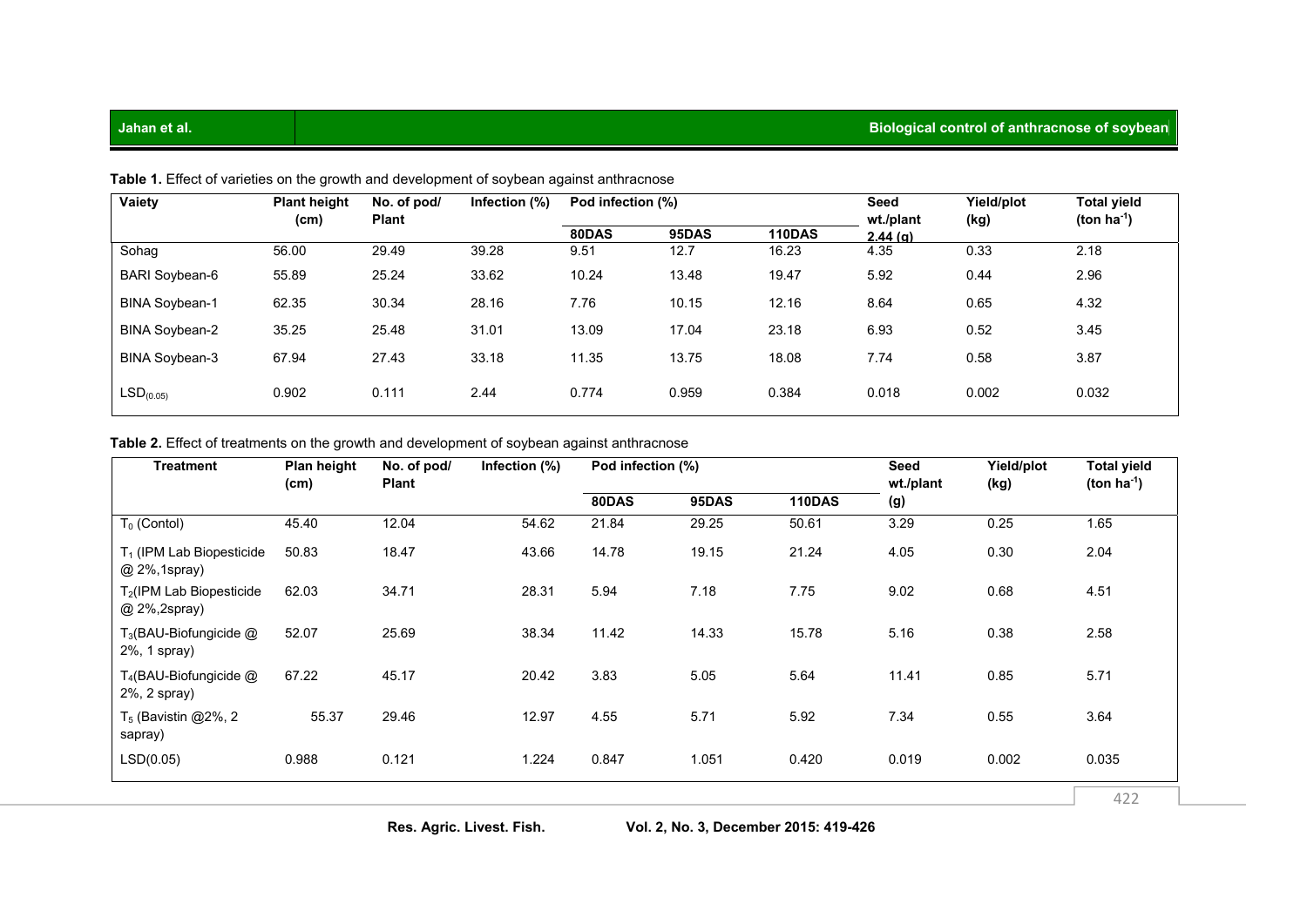#### **Incidence**

 The effects of different soybean varieties on the disease incidence were found statistically significant (Table 1). The highest plant infection (39.28%) was found in the variety of Sohag and the lowest incidence was found in BINA Soybean-1 (28.16%).

#### **Pod infection**

 The effects of different soybean varieties on percent infected pods/plant were observed significantly at 80 days after sowing (DAS), 95 DAS and 110 DAS (Table 1). At 80 DAS, the highest infection of pod was recorded in BINA Soybean-2 (13.09%) and the lowest pod infection was observed in BINA Soybean-1 (7.76%). Percent pod infection was increased at 95 DAS compared to 80 DAS ranged from 10.15% (BINA Soybean-1) to 17.04% (BINA Soybean-2) and the highest percent of pod infection was observed at 110 DAS (Table 1). At 110 DAS, the highest pod infection was recorded maximum in BINA Soybean-2 (23.18%) and minimum infection was in BINA Soybean-1 (12.16%) (Table 1).

#### **Seed weight/plant, Yield/plot and Yield/ha**

 Seed weight per plant, yield/plot and yield/hectare were significantly influenced by different varieties. The maximum seed weight/plant (8.64 g), yield/plot (0.52 kg) and total yield (4.32 ton ha<sup>-1</sup>) were found in the variety BINA Soybean-1. On the other hand, the minimum seed weight/plant (4.35 g), yield/plot (0.33 kg) and total yield (2.18 ton ha<sup>-1</sup>) were obtained from the variety Sohag (Table 1).

 These findings are in accordance with BINA Annual report (2011-2012) where they reported that BINA Soybean-1 gave the higher production than BARI Soybean-6 in case of yield/ha in every trial at different places (Mymensingh, Rangpur and Magura) in Bangladesh and BINA website where they stated that BINA Soybean-3 is taller than BINA Soybean-1 and BINA Soybean-2 is the most dwarf variety of soybean. Again it stated that BINA Soybean-1 has the higher yield potential than both BINA Soybean-2 and BINA Soybean-3.

### **Effect of treatments on the growth, and development of different agronomic characteristics of soybean against anthracnose were discussed in Table-2.**

#### **Plant height**

 A significant variation of plant height was found in soybean varieties in respect to different treatments (Table 2). The highest plant height 67.22cm was recorded in the plots where BAU-Biofungicide was sprayed two times followed by the plots sprayed two times with IPM Lab Biopesticide (62.03cm).

#### **Number of pods/plant**

 The highest number of pod (45.17) was found in the plots where BAU-Biofungicide was sprayed two times followed by the plots sprayed two times with IPM Lab Biopesticide (34.71). The moderate no. of pods/plant was recorded in the plots treated by Bavistin (29.46) followed by the plots sprayed one time with BAU-Biofungicide (25.69) and the plots sprayed one time with IPM Lab Biopesticide (18.47). However, the lowest no. of pod was recorded in control plots (12.04) (Table 2).

#### **Plant infection**

Significantly the highest plant infection was found in  $T_0$  (control) (54.52%) and the lowest plant infection was found in treatment T<sub>5</sub> (Bavistin  $@$  0.2%) (12.97%) which was followed by two spraying of BAU Biofungicide @ 2% (20.42%) (Table 2).

#### **Percent Pod infection**

 The maximum percent pod infection found in control plot and the values were 50.61% at 110 DAS, 29.25% at 95 DAS and 21.84% at 80 DAS. The minimum infection was recorded in BAU-Biofungicide two sprayed plots (at 80 DAS-3.83%, at 95 DAS-5.05% and 110 DAS-5.64%) (Table 2).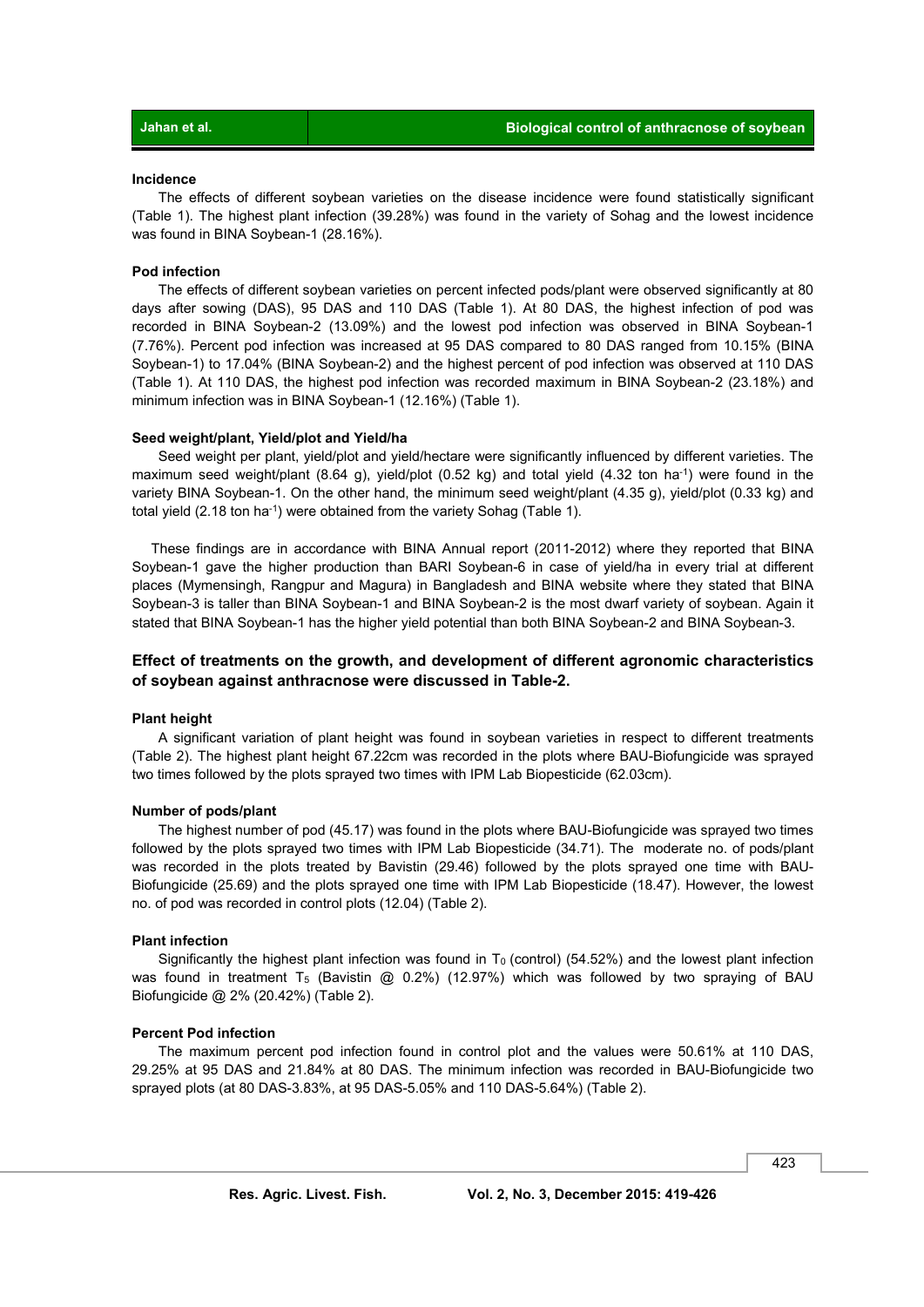## **Seed weight/plant, yield/plot and yield/ha**

 The maximum seed weight/plant (11.41 g), yield/plot (0.85 kg) and yield/ha (5.71 ton ha-1) were obtained in the plot where BAU-Biofungicide @ 2% was sprayed two times followed by IPM Lab Biopesticide @ 2%, 2 spray (9.02 g, 0.68 kg and 4.51 ton ha<sup>-1</sup>, repectively). The lowest values of seed weight/plant (3.29g), yield/plot  $(0.25\text{kg})$  and yield/ha  $(1.65 \text{ ton ha}^{-1})$  was found in control plots (Table 2).

 These findings are in an accordance with the findings of Hasan (2012) who stated that BAU-Biofungicide gave higher plant height, maximum weight of pods/plant (20.05 g) and weight of mature pods/plant (18.55 g) and minimum % of leaf area diseased than Bavistin in groundnut and also with Hannan *et al.* (2011) who observed the effectiveness of BAU Bio-fungicide for the foot rot disease of chickpea under field condition and found an excellent increased yield in his experimental field.

#### **Percent reduction of anthracnose infection of soybean against different treatments**

The highest % reduction of infected plants/soybean plot was observed in treatment  $T_5$  (Bavistin @ 2%, two spray) 76.25% followed by treatment T<sub>4</sub> (BAU-Biofungicide  $@$  2%, two spray) 62.61%, treatment T<sub>2</sub> (IPM Lab Biopesticide @ 2%, two spray) 48.17%. However, the lowest % reduction of infected plants/plot was found in T<sub>1</sub> (IPM Lab Biopesticide  $@2\%$ , one spray) (20.07%) (Figure 1). These findings supported by Mostofa (2009) who found remarkable reduction of Cercospora leaf spot, Rust and Anthracnose disease severity in soybean were observed in seed treatment with BAU-Biofungicide and foliar spray of Bavistin @ 0.1% followed by seed treatment with BAU-Biofungicide and foliar spray of BAU-Biofungicide @ 2%.



Figure 1. Percent of reduction of infected plants/plot over control

#### **Percent increased yield (ton ha-1) over control**

The percent increased yield (ton ha<sup>-1</sup>) over control is presented in Figure 2. The highest % increased yield was (246.06%) over control was observed in treatment T<sub>4</sub> (BAU-Biofungicide @ 2%, two spray) followed by treatment T<sub>2</sub> (IPM Lab Biopesticide  $@$  2%, two spray) (173.33). However, the lowest % increased yield (23.03%) over control was found in treatment T<sub>1</sub> (IPM Lab Biopesticide @ 2%, one spray) (Figure 2). These findings are in an agreement with Hossain (2003) who reported that the yield of vegetables and pulses can be increased by 25 to 80% over the untreated control by using BAU-Biofungicide.



Figure 2. Percent increased yield (ton ha<sup>-1</sup>) over control

424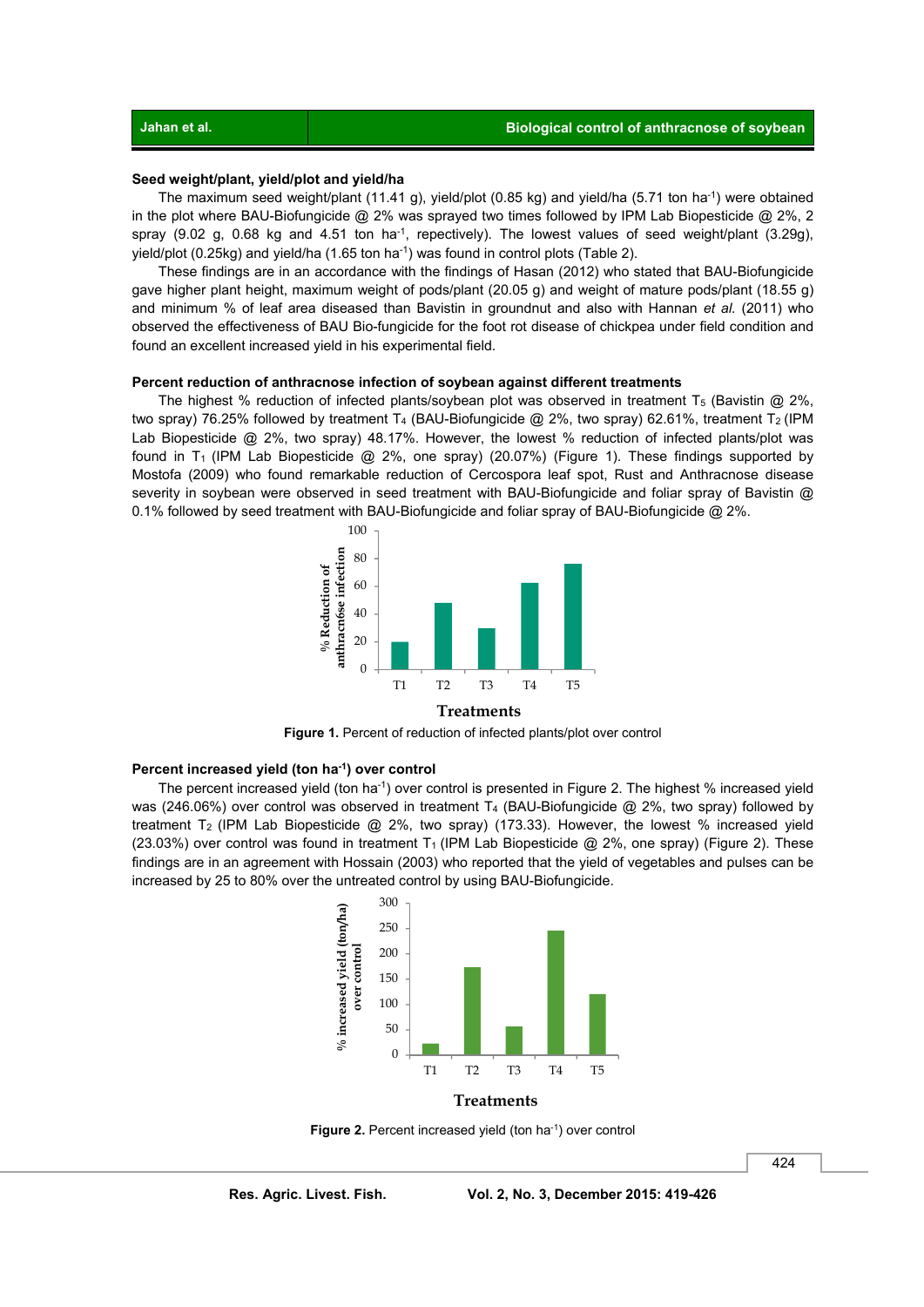The findings of the present study indicate the efficacy of BAU-Biofungicide over IPM Lab Biopesticide and Bavistin in promoting both vegetative and reproductive growth of soybean and in reducing incidence of anthracnose of soybean. BAU-Biofungicide may have some antagonistic activities that inhibit or suppress the growth of *Colletotrichum dematium* var *truncatum.*Jaime Alioscha Cuervo-Parra *et al.* (2011) stated that, *T. harzianum* VSL291 produced lytic enzymes: *β*-1, 3-glucanases, chitinases, proteases, xylanases and lipases, when grown in minimal medium, with fungal cell walls as the sole carbon source. The highest proteolytic activities detected in *T. harzianum* VSL291 broth with *M. roreri, Penicillium expansum* and *Byssochlamys spectabilis* cell walls appear to be associated with increased activities of 1, 3 glucanases, chitinases, lipases, proteases and xylanases and bio-control index derived from the experiments of confrontation. These results suggest that proteolytic enzymes according to their degree of induction could participate in the antagonistic effect of *T. harzianum* VSL291 against the fungi tested. Harman *et al.*(2004) reported that The presence of T22 (a strain of *Trichoderma herzianum)* increased protein levels and activities of *β*-1,3 glucanase, exochitinase, and endochitinase in both roots and shoots, even though T22 colonized roots well but colonized shoots hardly at all. With some enzymes, the combination of T22 with *P. ultimum* gave the highest enzymatic activity. On the other hand, plants grown from T22-treated seed had reduced symptoms of anthracnose following inoculation of leaves with *Colletotrichum graminicola*, which indicates that root colonization by T22 induces systemic resistance in maize. These previous results suggested that the application of *Trichoderma herzianum* might promote the activity of some defence related protein such as β-1,3 glucanase, exochitinase, endochitinase, peroxidases etc. in plant body. This biological agent also promotes the function of some cell wall degrading enzymes such as chitinases, proteases, xylanases which could degrade the cell wall of *Colletotrichum dematium* var *truncatum* infected soybean plants.

In addition, Shoresh *et al. (*2008) stated that *Trichoderma* spp. are effective bio-control agents for numerous foliar and root phytopathogens, and some are also known for their abilities to enhance systemic resistance to plant diseases as well as overall plant growth. In their study they also found that some proteins were up-regulated in shoot and root after application of *T. harzianum* strain T22 on roots which are involved in carbohydrate metabolism and photosynthesis activity. Increasing in these protein classifications suggests enhanced respiratory and photosynthetic rates. These changes may be required for the enhanced growth response induced by colonization of *Trichoderma* following seed or soil treatments. These findings also indicate that foliar treatment might also enhances the activity of proteins related to carbohydrate metabolism and photosynthesis activity and systemic resistance of plants.

# **CONCLUSION**

 The result of the present study indicates that the BAU-Biofungicide (*Trichoderma harzianum* suspension) showed better result compared to the IPM Lab Biopesticide in reducing incidence of anthracnose of soybean and promoting both vegetative and reproductive growth of soybean. This result might indicate that foliar application of *Trichoderma harzianum* in soybean plants might triggers some defence related and cell wall degrading proteins which can suppress the growth and degrade the cell wall of *Colletotrichum dematium* var. *truncatum* and some enzymes related to carbohydrate metabolism and photosynthesis activities and these physiological activities very much related to plant growth and development. BINA soybean-1 variety performed lowest disease incidence and highest yield than the other four soybean varieties used in this study, it might be due to its physiological and morphological features.

 The present experiment was conducted for one season (rabi season) in a limited scale. So, this study needs to be carried out under different agro-ecological zones in the country before drawing a sound conclusion. However, farmers can be advised to use two times spray of BAU-Biofungicide with 15 days interval and variety BINA Soybean-1 to fulfill the requirement of biological control of anthracnose of soybean with maximum benefit (yield).